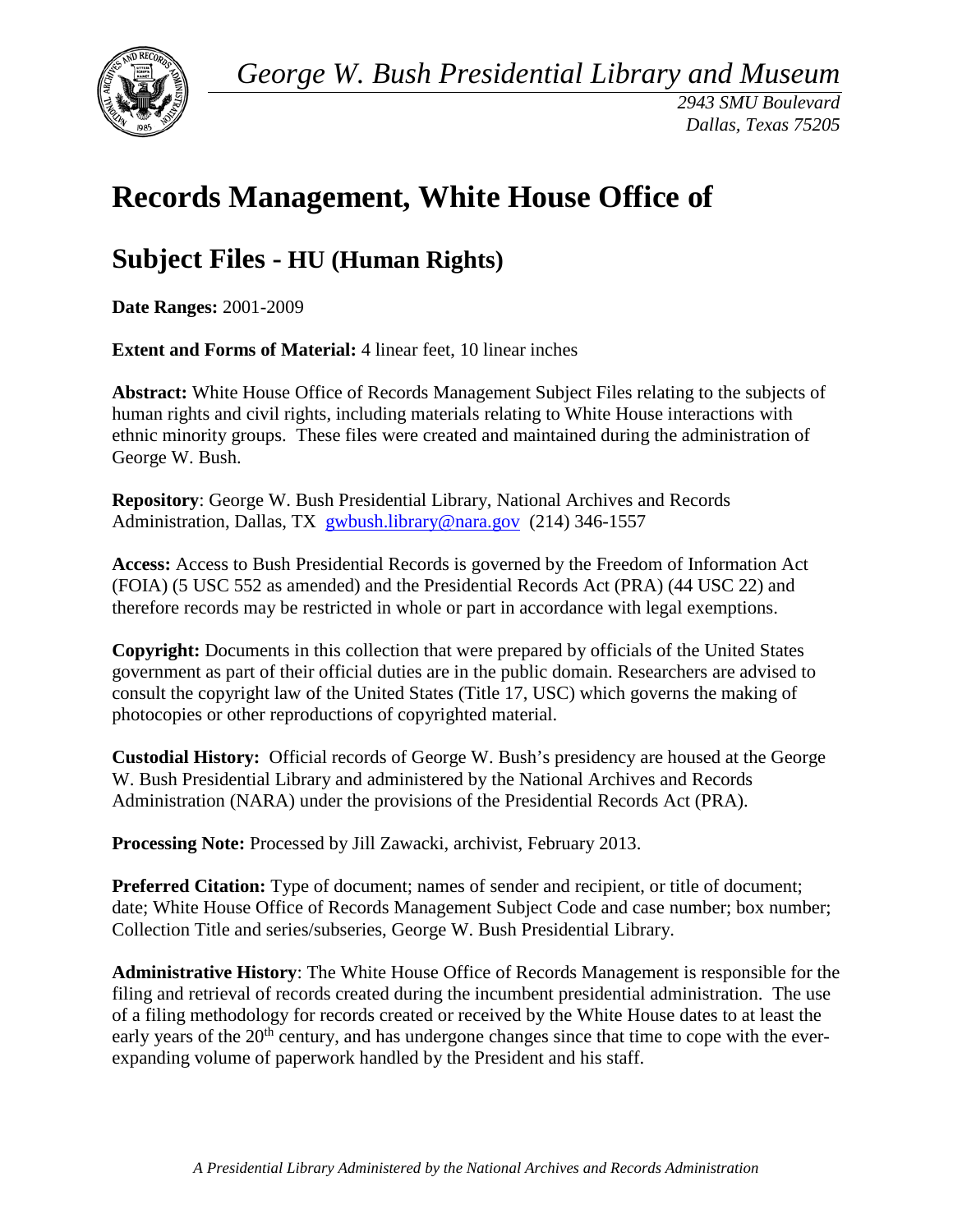arranged by subject code and case file ID number according to their general subject matter. The White House Office of Records Management, or ORM (or WHORM) manages the office files of individual White House staff members, as well as administration records that are

 expressing views or complaints about such matters. Materials are divided into subseries based **Scope and Content Note:** This series consists of materials pertaining to human and civil rights, ethnic minority groups, voting rights, and ideologies, including communications from the public on their subject matter and arranged by alphanumeric subcode and thereunder by case file number.

HU (Human Rights) is comprised of correspondence, memoranda, reports, fact sheets, and drafts. Materials relate to human and civil rights in the United States, alleged human rights violations in foreign countries, and humanitarian aid provided by the United States to foreign countries. A small portion of the materials relate to the drafting and issuing of a presidential statement in honor of the fifth anniversary of the September  $11<sup>th</sup>$  terrorist attacks.

HU010 (Civil Rights) is comprised of memoranda, correspondence, reports, speeches, and executive orders. Materials relate to administration policy concerning civil rights and the prohibition of racial, ethnic, religious, gender, sexual orientation, and age discrimination. Additional materials address the issue of racial profiling and the 40<sup>th</sup> Anniversary of the Civil Rights Act of 1964.

 admissions standards. The materials include correspondence and remarks about the Supreme HU011 (Equal Education) is comprised of correspondence, memoranda, remarks, and reports. Materials address affirmative action, reverse discrimination, and the use of quotas in university Court case *(Grutter v. Bollinger)* reviewing the University of Michigan admissions policies.

HU012 (Equal Employment) is comprised of correspondence, memoranda, articles, drafts, and meeting notes. Materials relate to administration policy concerning equal employment and the prohibition of racial, ethnic, religious, gender, sexual orientation, and age discrimination in hiring and employer disciplinary practices. This category includes additional materials regarding the Supreme Court case *Grutter v. Bollinger.* 

 *assigned to the code for the corresponding ethnic group.)* Materials in each category generally Government appointments or awards for minority groups. Subject categories beginning with the HU013 code each relate to one specific American ethnic group. (*NOTE: No material is assigned directly to the HU013 subject code; all material is*  address the planning of Administration events with various minority groups and organizations, the drafting of Administration talking points on minority issues, Administration review of issues of concern to minorities, reports on minorities and business sent to the White House by outside organizations, copies of articles on minority rights issues, and letters advocating additional

HU015 (Voting Rights) is comprised of correspondence and fact sheets. Topics include election reform, voter intimidation, and the Voting Rights Act Reauthorization of 2006.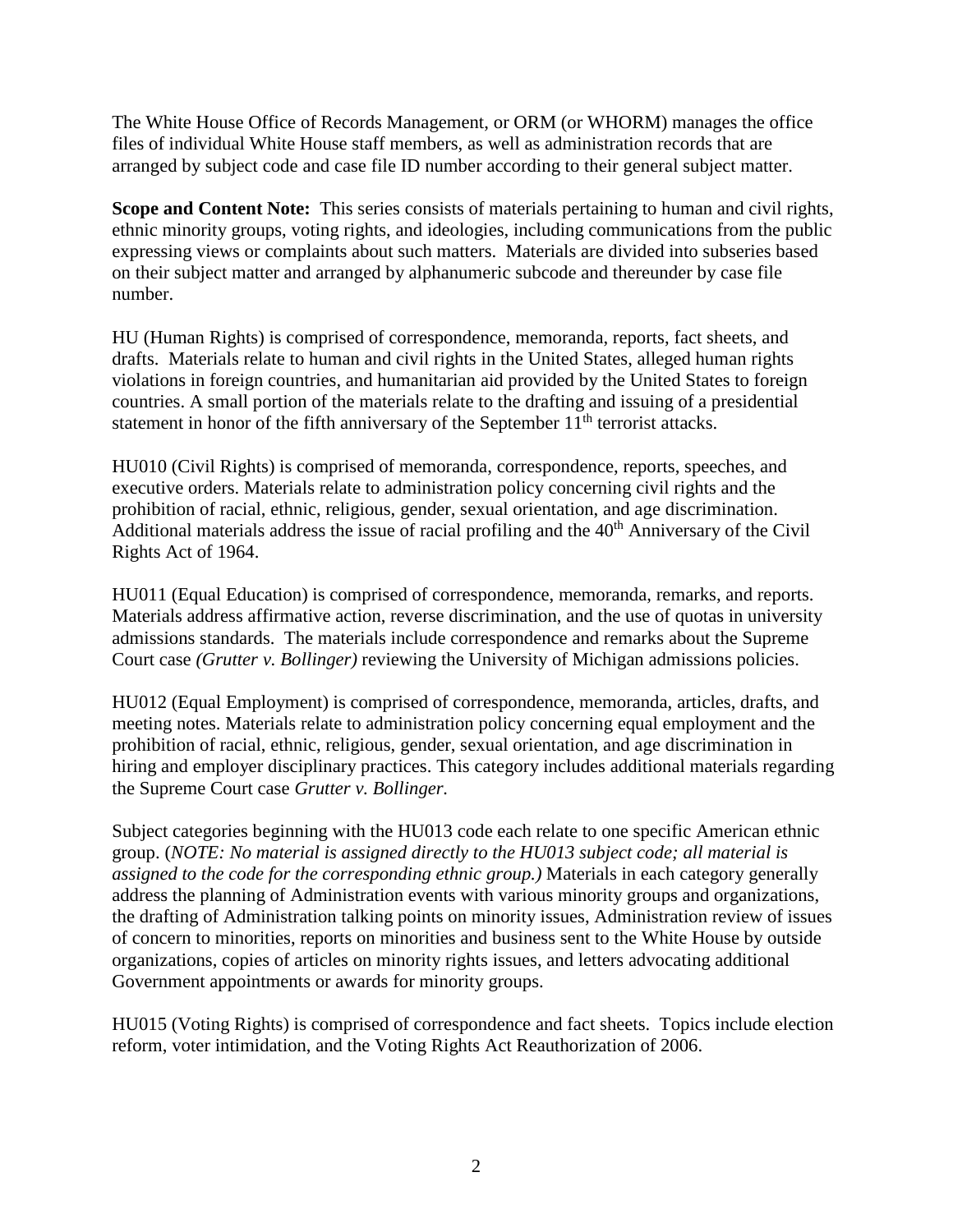HU016 (Womens' Groups) is comprised of memoranda, correspondence, fact sheets, and remarks. Topics include International Women's Week, women's health issues, women's rights, and the celebration of Women's History Month.

HU020 (Civil Liberties) is comprised of reports, correspondence, fact sheets, directives, and notices. A significant portion of the materials relates to the New Freedom Initiative. Other materials address the formation and meeting of the Privacy and Civil Liberties Oversight Board (PCLOB).

HU030 (Genocide) is comprised of correspondence, fact sheets, and petitions. Materials address the Armenian Genocide, the Holocaust, and genocide in Darfur.

 global support and expansion of democracy, including reports on the National Endowment for HU040 (Democracy) is comprised of reports, remarks, correspondence. Materials address the Democracy.

**System of Arrangement:** Material is arranged by alphanumeric subcode and thereunder by case file number, as assigned by the White House Office of Records Management (WHORM).

This series is divided into the following subseries based on subcode:

- HU (Human rights)
- HU010 (Civil Rights)
- HU011 (Equal Education)
- HU012 (Equal Employment)
- HU013-10 (Arab-American Groups)
- HU013-20 (Asian-American Groups)
- HU013-21 (Chinese-American Groups)
- HU013-30 (African-American Groups)
- HU013-33 (Jewish Womens' Groups)
- HU013-50 (Eastern European Groups)
- HU013-53 (Polish-American Groups)
- HU013-54 (Russian-American Groups)
- HU013-60 (Jewish-American Groups)
- HU013-70 (Hispanic and Latino Groups)
- HU013-71(Mexican-American Groups)
- HU013-80 (Puerto Rican-American Groups)
- HU013-93 (Greek-American Groups)
- HU013-94 (Italian-American Groups)
- HU015 (Voting Rights)
- HU016 (Womens' Groups)
- HU020 (Civil Liberties)
- HU021 (Civil Disturbances)
- HU030 (Genocide)
- HU040 (Democracy) • HU040 (Democracy) 3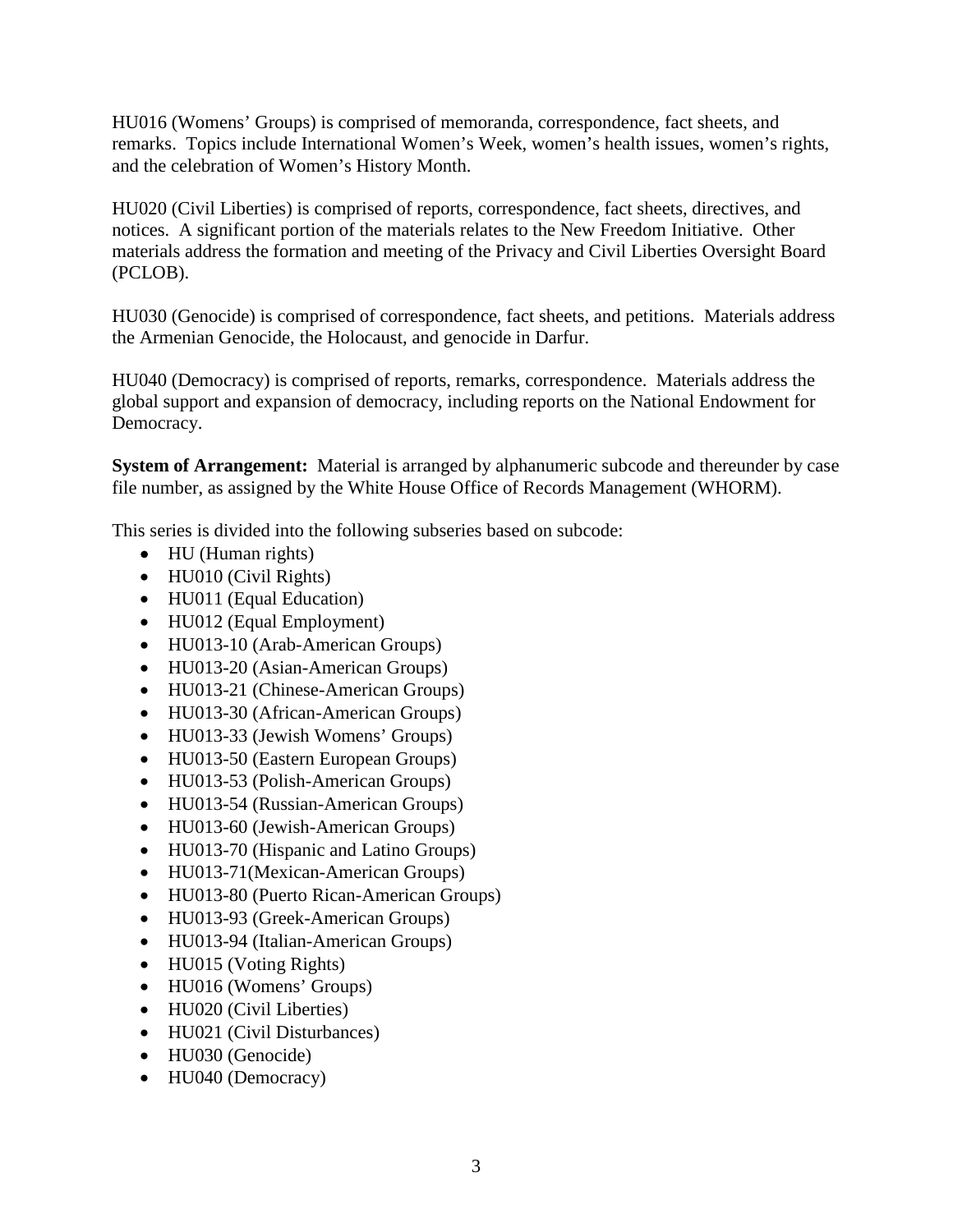**Container List:** 

# **Box 1**

# **Subject Files - HU (Human Rights)**

- 1 446627 483684
- 2 485137 556146
- 3 560718
- 4 564538 566239
- 5 566285 577450
- 6 601132 608553
- 7 609050 620135
- 8 622470 628886
- 9 639653
- 10 651803
- 11 688212 691763
- 12 702848 756711

# **Box 2**

# **Subject Files - HU010 (Civil Rights)**

- 1 448548 448549
- 2 448550
- 3 448557
- 4 448568 450073
- 5 453926
- 6 456594 488683
- 7 488686
- 8 493131 527671
- 9 535397 549693
- 10 552343 [1]
- 11 552343 [2]
- 12 552343 [3]
- 13 553532 560744

#### **Box 3**

# **Subject Files - HU010 (Civil Rights)**

1 560838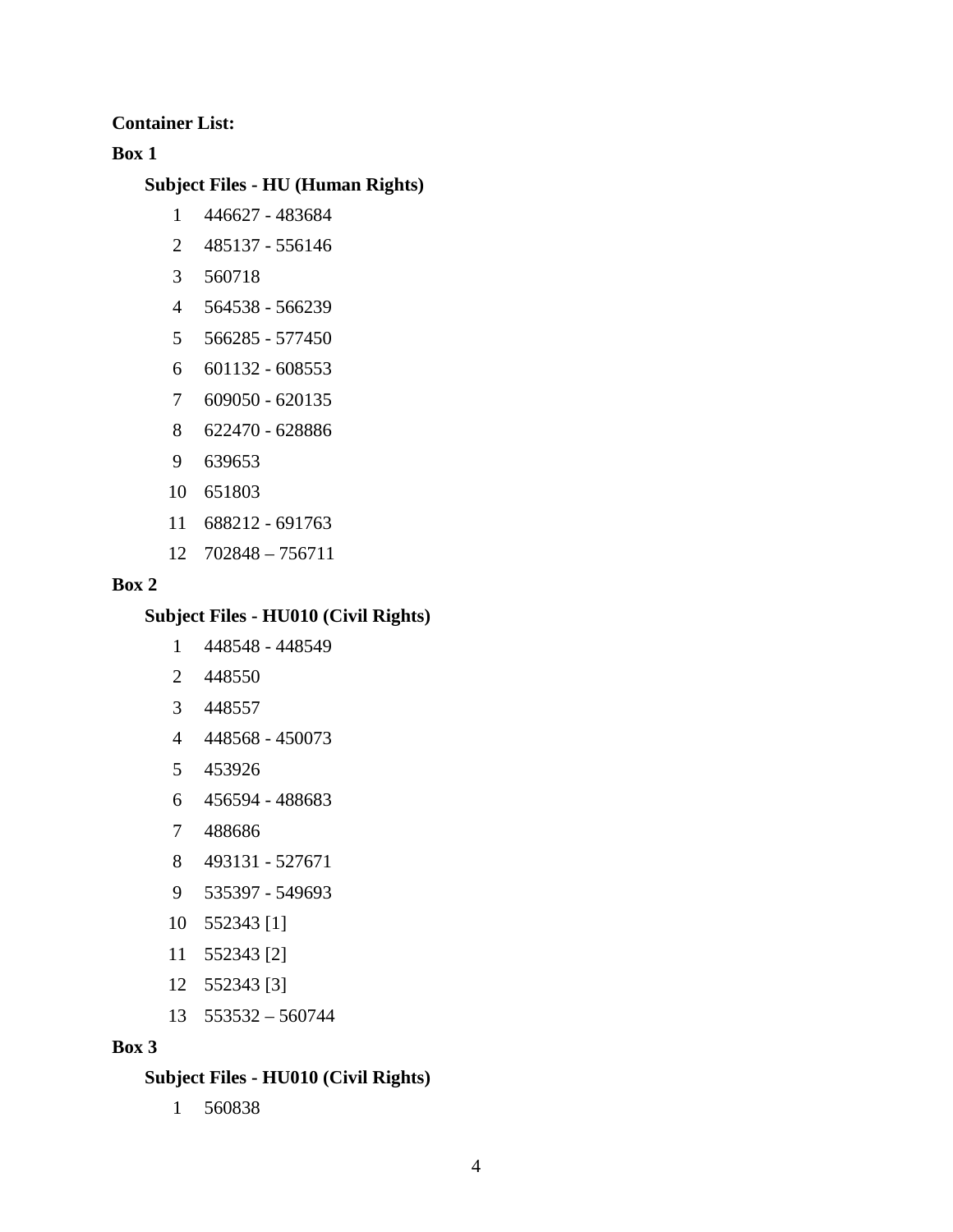- 2 560957 [1]
- 3 560957 [2]
- 4 560957 [3]
- 5 561093 620356
- 6 620593
- 7 620652 [1]
- 8 620652 [2]
- 9 626110 626858
- 10 631443
- 11 633284 659870

# **Box 4**

# **Subject Files - HU010 (Civil Rights)**

- 1 686208 686674
- 2 700707
- 3 701271
- 4 722973
- 5 728244 766085

# **Subject Files - HU011 (Equal Education)**

6 457904 - 557727

# **Subject Files - HU012 (Equal Employment)**

- 7 481648 555723
- 8 608349
- 9 629558
- 10 629601 740745

# **Subject Files - HU013-10 (Arab-American Groups)**

11 685286

# **Subject Files - HU013-20 (Asian-American Groups)**

12 450027 – 450663

# **Box 5**

# **Subject Files - HU013-20 (Asian-American Groups)**

- 1 505095
- 560847 568444 2
- 3 573420 614335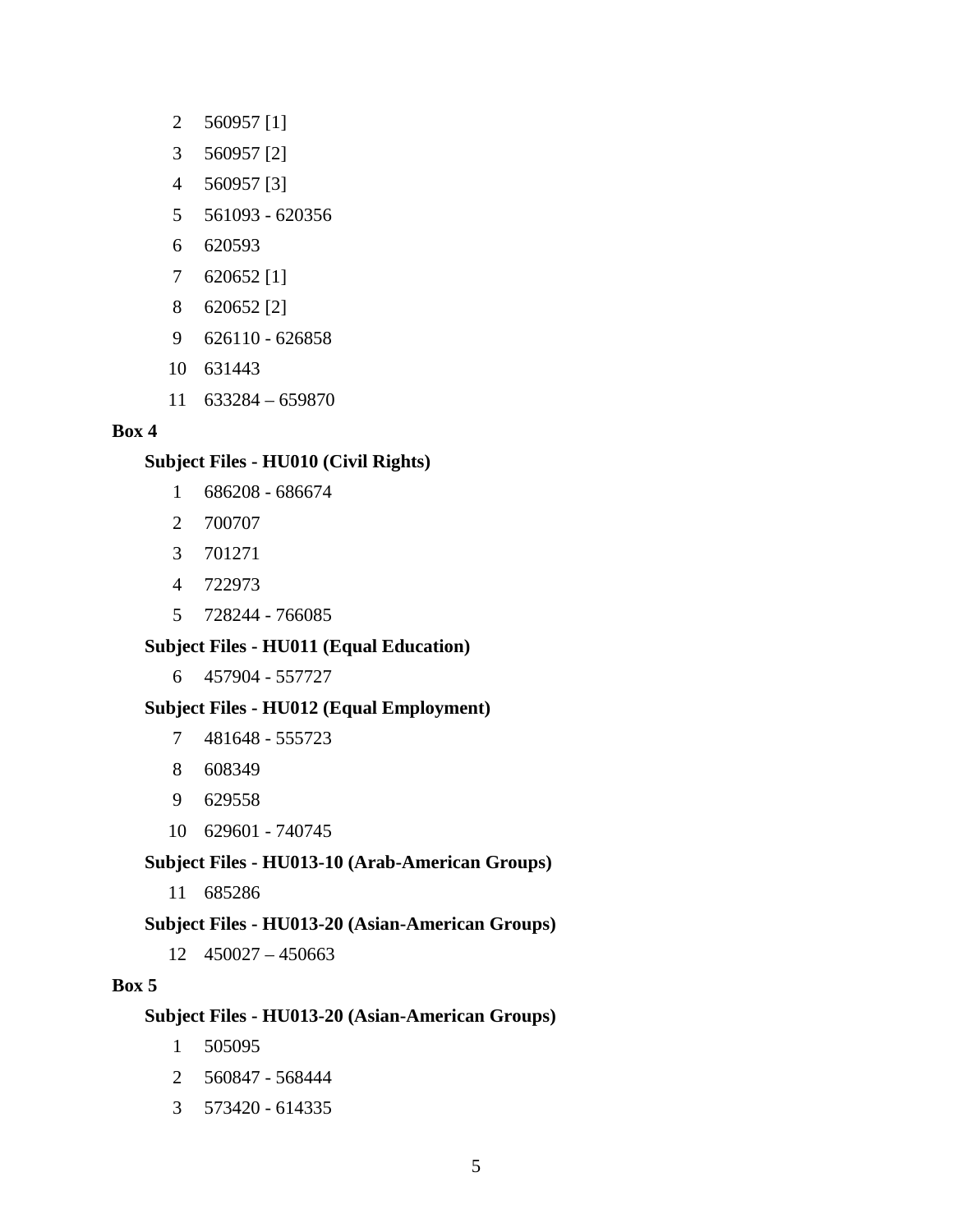- 4 640599 [1]
- 5 640599 [2]
- 6 640599 [3]
- 7 662191 [1]
- 8 662191 [2]
- 9 662191 [3]
- 10 725373 749491

### **Subject Files - HU013-21 (Chinese American Groups)**

11 760089 - 763213

#### **Subject Files - HU013-30 (African-American Groups)**

- 12 453696 506930
- 13 509141
- 14 535241 581079

#### **Box 6**

#### **Subject Files - HU013-30 (African-American Groups)**

- 1 628170 [1]
- 2 628170 [2]
- 3 628170 [3]
- 4 640181 [1]
- 5 640181 [2]
- 6 640181 [3]
- 7 646800
- 8 651022
- 9 664481 676339
- 10 678088 680209
- 11 687148
- 12 691714 711531
- 13 718425 747655

# **Box 7**

#### **Subject Files - HU013-33 (Jewish Womens' Groups)**

1 450591

# **Subject Files - HU013-50 (Eastern European American Groups)**

2 645021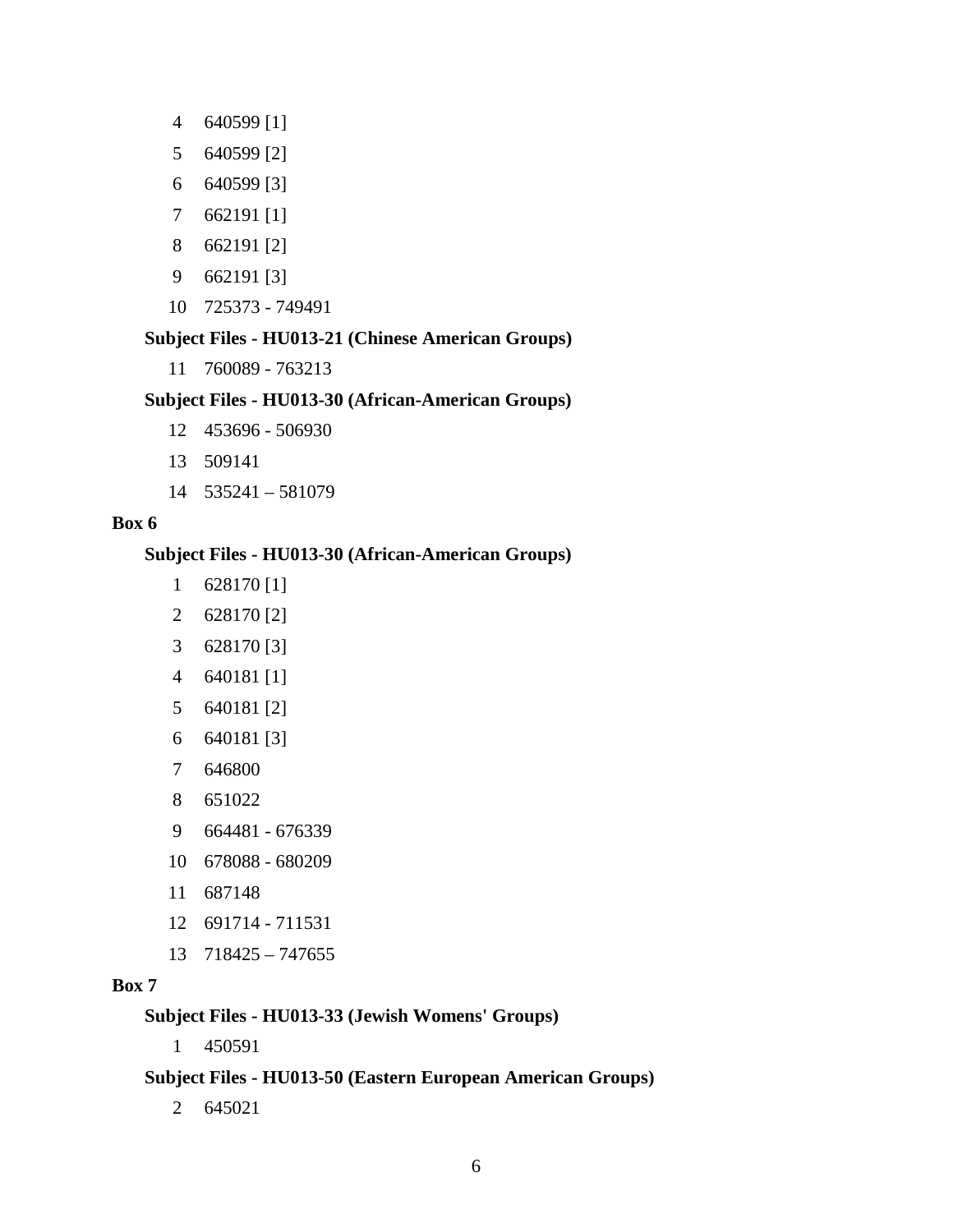**Subject Files - HU013-53 (Polish-American Groups)** 

3 480571

**Subject Files - HU013-54 (Russian-American Groups)** 

4 680885

**Subject Files - HU013-60 (Jewish-American Groups)** 

- 5 447217
- 6 615300 [1]
- 7 615300 [2]
- 8 615300 [3]
- 9 615300 [4]
- 10 615300 [5]
- 11 603406
- 12 628968 [1]
- 13 628968 [2]
- 14 680885
- 15 684387 699396

#### **Subject Files - HU013-70 (Hispanic and Latino Groups)**

- 16 450049 484872
- 17 491159 [1]
- 18 491159 [2]
- 19 497176 491219

#### **Box 8**

#### **Subject Files - HU013-70 (Hispanic and Latino Groups)**

- 1 508815 513814
- 2 516223 527432
- 3 527434
- 4 527436
- 5 528417 573302
- 6 574108
- 7 605301 628104
- 8 628121 [1]
- 9 628121 [2]
- 10 660738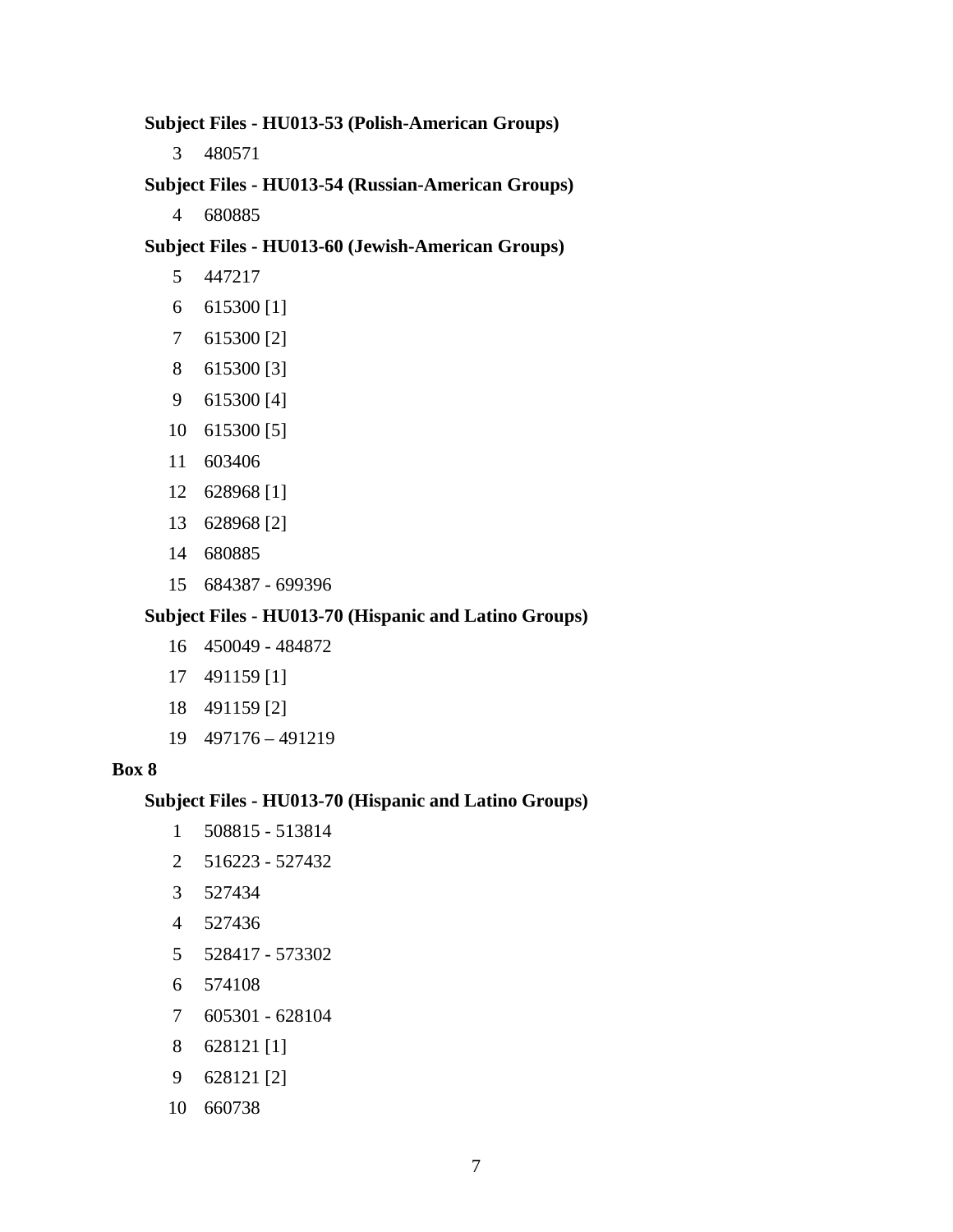- 11 664112
- 12 675736

#### **Box 9**

#### **Subject Files - HU013-70 (Hispanic and Latino Groups)**

- 1 689129
- 2 694129 708655
- 3 715045
- 4 737838 743904

# **Subject Files - HU013-71 (Mexican-American Groups)**

5 724865

# **Subject Files - HU013-80 (Puerto Rican-American Groups)**

6 457632

#### **Subject Files - HU013-93 (Greek-American Groups)**

- 7 512354 616501
- 8 657113 690078
- 9 723660 726414
- 10 749109

#### **Subject Files - HU013-94 (Italian-American Groups)**

11 770217

#### **Subject Files - HU015 (Voting Rights)**

- 12 450585 498418
- 13 640499
- 14 700881 701809
- 15 701841

#### **Box 10**

#### **Subject Files - HU016 (Womens' Groups)**

- 1 450580 527563
- 2 612011 [1]
- 3 612011 [2]
- 4 613210 [1]
- 5 613210 [2]
- 6 629604 [1]
- 7 629604 [2]